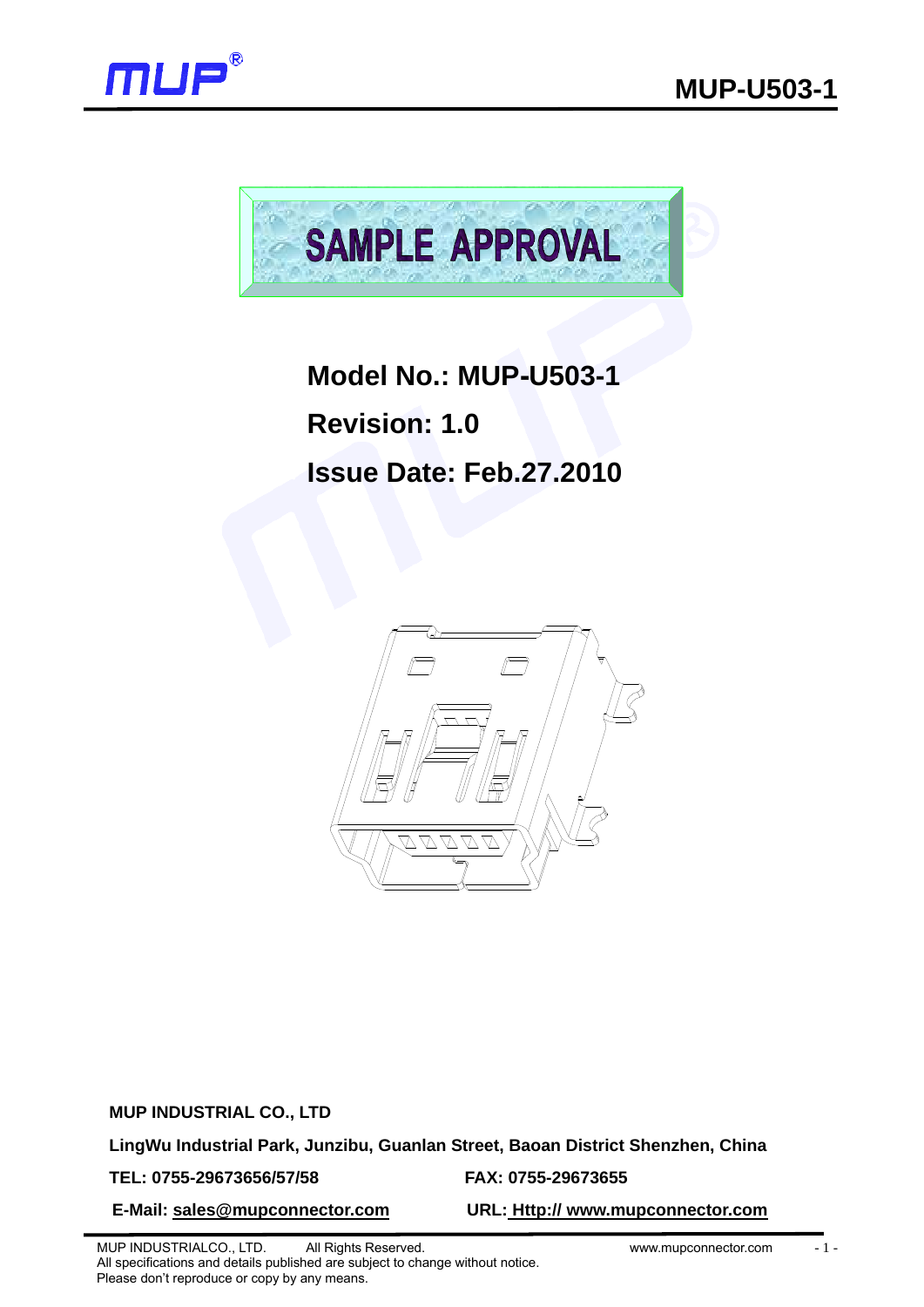

#### **1 Scope**

This specification defines the detailed requirements for the MUP's Micro USB (Universal Serial Bus) Series Connector. This specification covers the materials, ratings, electrical, mechanical and environmental performance of the applicable product description and test method.

## **2 Applicable Documents**

The following documents form a part of this specification to the extent specified herein, In the event of conflict between the requirements of this specification and the product drawing, the product drawing shall take precedence. In the event of conflict between the requirements of this specification and the referenced documents, this specifications shall take precedence.

- 2.1 Commercial Standards And Specification:
- MIL-STD-202/1344 Test methods for electrical connectors.

EIA 364 Test methods for electrical connectors.

#### **3 Requirements**

3.1 Design and Construction

Product shall be of the design, construction and physical dimensions specified on the applicable product drawing.

- 3.2 Materials
- A. Housing: High-temp thermoplastic,UL94V-0

Color: Black;

B. Terminal: Copper Alloy

Finish: (a) Contact Area: Gold plated over Nickel

(b) Solder Tail: Tin plated over Nickel

(c) Under plated : 50  $\mu$  " Nickel plated over all

#### C. Shell: Stainless

Finish: Solder Tail: Tin plated over Nickel

3.3 Ratings

Operating Current Rating: 0.5Amps

Voltage Rating: 30 V AC(rms)

Operating Temperature : -40℃ to 85℃

Storage Temperature :-40℃ to 85℃

Humidity: 95% max. (No condensing)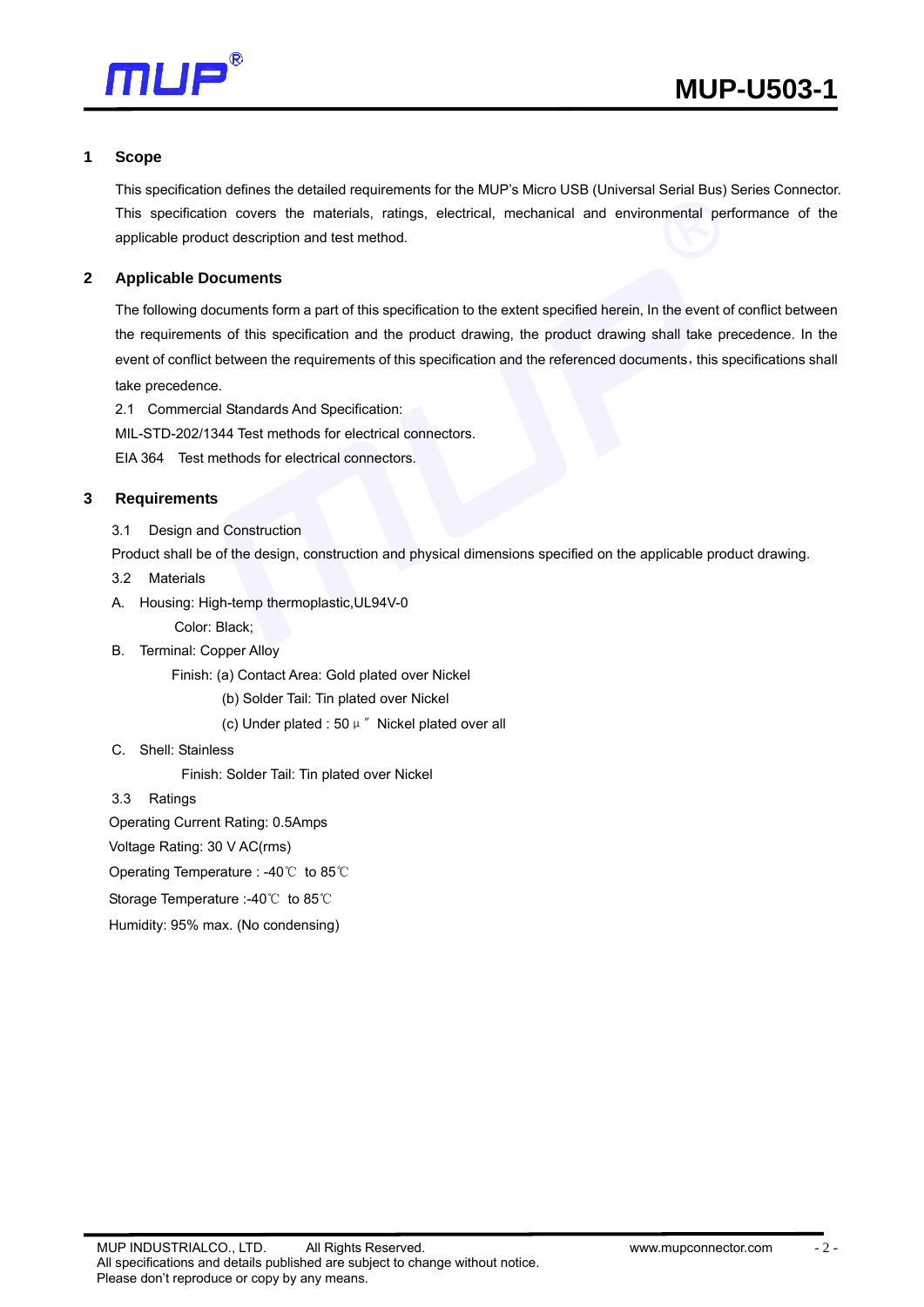

## 3.4 Test Requirements and Procedures Summary

| <b>Test Description</b>       | Requirement                                         | Procedure                                                   |  |  |  |
|-------------------------------|-----------------------------------------------------|-------------------------------------------------------------|--|--|--|
| Examination of                | Meets requirements of product Drawing.              | Visual inspection,                                          |  |  |  |
| Product                       | No physical damage.                                 | Confirmed by using proper measuring insulator.              |  |  |  |
| <b>Electrical Performance</b> |                                                     |                                                             |  |  |  |
|                               | Contact Resistance shall not exceed.                | IEA 364-23(or MIL-STD-1344A, Method 3002.1, Test            |  |  |  |
| <b>Low Level Contact</b>      | Initial: $50 \text{m}\Omega$ Max.                   | Condition B)                                                |  |  |  |
| Resistance                    | After Test: 100mΩ Max.                              | Subject mated contacts assembled in housing to              |  |  |  |
|                               |                                                     | 20Mv maximum open circuit at 100mA maximum                  |  |  |  |
|                               |                                                     |                                                             |  |  |  |
| Insulation resistance         | Initial: $1000 \text{mA}$ Max.                      | IEA 364-21 (or MIL-STD-202F, Method 302, Test               |  |  |  |
|                               | After Test: 1000mΩ Max                              | Condition B)                                                |  |  |  |
|                               |                                                     | Test between adjacent contacts of mated and                 |  |  |  |
|                               |                                                     | unmated connector assemblies                                |  |  |  |
|                               | 250V AC for one minute at sea level                 | IEA 364-20(or MIL-STD-202F, Method 301, Test                |  |  |  |
| <b>Dielectric</b>             | 1). No flashover or insulation breakdown            | Condition B)                                                |  |  |  |
| <b>Withstanding Voltage</b>   | 2).Leakage current: 0.5mA Maximum                   | Test between adjacent contacts of mated and                 |  |  |  |
|                               |                                                     | unmated connector assemblies                                |  |  |  |
|                               | 2PF Maximum per contact                             | IEA 364-30                                                  |  |  |  |
| <b>Contact Capacitance</b>    |                                                     | Test between adjacent circuits of unmated                   |  |  |  |
|                               |                                                     | connector at 1 kHz                                          |  |  |  |
|                               | 250V AC for one minute at sea level                 | IEA 364-70 Method B                                         |  |  |  |
| <b>Contact Current</b>        | 1). No flashover or insulation breakdown            | When measured at an ambient temperature of                  |  |  |  |
| Rating                        | 2). Leakage current: 0.5mA Maximum                  | 25°C. With Power applied to the contacts, the $\triangle T$ |  |  |  |
|                               |                                                     | shall not exceed +30°C at any point in the USB              |  |  |  |
|                               |                                                     | connector under test                                        |  |  |  |
|                               | <b>Mechanical Performance</b>                       |                                                             |  |  |  |
|                               | 1). No discontinuities of 1 sec or longer duration  | IEA 364-28 Test Condition V Test Letter A, (or              |  |  |  |
|                               | 2). Shall meet visual requirement, show no          | MIL-STD-202F, Method 214, Test Condition 1, Test            |  |  |  |
| Random vibration              | physical damage.                                    | Letter A)Subject mated connector to 5.35 G'srms.            |  |  |  |
|                               | 3). Shall meet requirements of additional tests as  | Fifteen minutes in each of three mutually                   |  |  |  |
|                               | specified in Test Sequence in Section 5             | perpendicular planes                                        |  |  |  |
|                               |                                                     |                                                             |  |  |  |
|                               | 1). No discontinuities of 1µ sec or longer duration | IEA 364-27 Test Condition H(or                              |  |  |  |
| <b>Physical Shock</b>         | 2). Shall meet visual requirement, show no          | MIL-STD-202F, Method 214B)                                  |  |  |  |
|                               | physical damage.                                    | Subject mated connector to 30 G's half-sine shock           |  |  |  |
|                               | 3). Shall meet requirements of additional tests as  | pulses of 11ms duration. Three shocks in each               |  |  |  |
|                               | specified in Test Sequence in Section 5             | direction applied along three mutually perpendicular        |  |  |  |
|                               |                                                     | plans.18 total shocks.                                      |  |  |  |
| Durability                    | 1). Shall meet visual requirement, show no          | IEA 364-09                                                  |  |  |  |
|                               | physical damage.                                    | Mate and unmated connector assemblies for                   |  |  |  |
|                               | 2). Shall meet requirements of additional tests as  | 5000cycles at minimum rated of 200 cycles per hour          |  |  |  |
|                               | specified in Test Sequence in Section 5             |                                                             |  |  |  |
| <b>Connector Mating</b>       | 1). Initial: 19 Newton (or 1.90Kgf) Maximum         | IEA 364-13                                                  |  |  |  |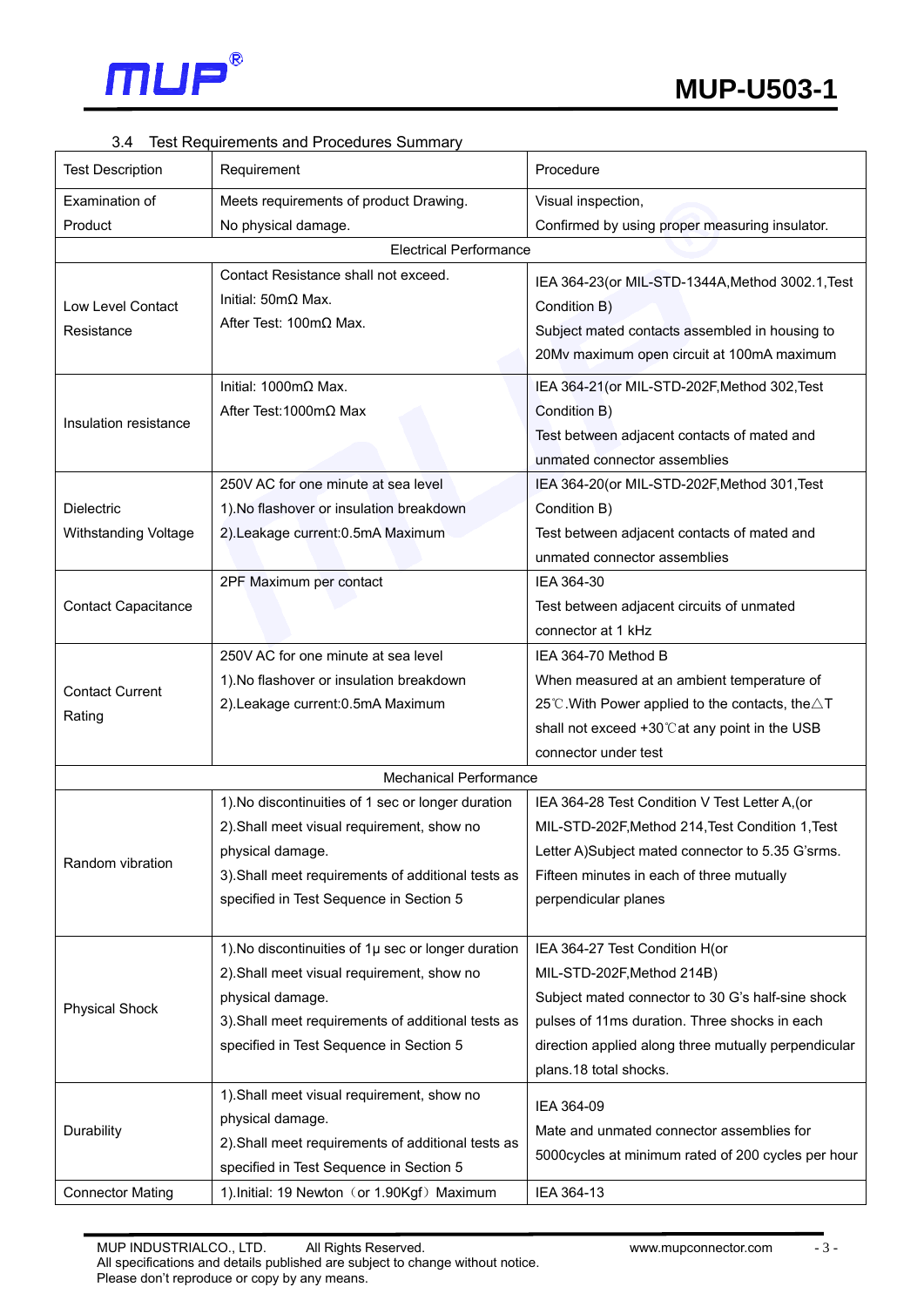

| Force                            | 2). After Test: 19 Newton (or 1.90Kgf) Maximum     | Shall be measured with Tension Gauge or Tension |  |  |  |  |  |
|----------------------------------|----------------------------------------------------|-------------------------------------------------|--|--|--|--|--|
|                                  |                                                    | Tester.                                         |  |  |  |  |  |
|                                  |                                                    | Measure force necessary to mate assemblies at   |  |  |  |  |  |
|                                  |                                                    | maximum rate of 12.5mm(or0.492")per minute      |  |  |  |  |  |
|                                  | 1). Initial: 7 Newton (or 0.71gf) Maximum          | IEA 364-13                                      |  |  |  |  |  |
|                                  | 2). After Test: 3 Newton (or 0.30Kgf) Maximum      | Shall be measured with Tension Gauge or Tension |  |  |  |  |  |
| <b>Connector Unmated</b>         |                                                    | Tester.                                         |  |  |  |  |  |
| Force                            |                                                    | Measure force necessary to mate assemblies at   |  |  |  |  |  |
|                                  |                                                    | maximum rate of 12.5mm(or0.492")per minute      |  |  |  |  |  |
| <b>Environmental Performance</b> |                                                    |                                                 |  |  |  |  |  |
|                                  | 1). Shall meet visual requirement, show no         | IEA 364-32 Test Condition1(or                   |  |  |  |  |  |
| Operation thermal                | physical damage.                                   | MIL-STD-202F, Method 107G, Test Condition A)    |  |  |  |  |  |
| shock                            | 2). Shall meet requirements of additional tests as | Subject mated connector to five cycles          |  |  |  |  |  |
|                                  | specified in Test Sequence in Section 5            | between-40℃+85℃                                 |  |  |  |  |  |
|                                  | 1). Shall meet visual requirement, show no         | IEA 364-31 Test Condition A Method III(or       |  |  |  |  |  |
| Humidity                         | physical damage.                                   | MIL-STD-202F, Method 103B, Test Condition B)    |  |  |  |  |  |
|                                  | 2). Shall meet requirements of additional tests as | Subject mated connector to 168 hours(seven      |  |  |  |  |  |
|                                  | specified in Test Sequence in Section 5            | complete cycles)                                |  |  |  |  |  |
|                                  | 1). Shall meet visual requirement, show no         | IEA 364-17 Test Condition 3 Method A Subject    |  |  |  |  |  |
| Temperature life                 | physical damage.                                   | mated connector to Temperature life at 85°C for |  |  |  |  |  |
|                                  | 2). Shall meet requirements of additional tests as | 250hours                                        |  |  |  |  |  |
|                                  | specified in Test Sequence in Section 5            |                                                 |  |  |  |  |  |
|                                  | Solder Tail shall be covered more than 95% of      | EIA 364-52(or MIL-STD-202F, method 208)         |  |  |  |  |  |
| Solder ability                   | immersed area with flash solder.                   | Solder temperature: 250°C±5°C                   |  |  |  |  |  |
|                                  |                                                    | Period: 5±0.5sec.                               |  |  |  |  |  |
|                                  |                                                    | MIL-STD-202F, method101D                        |  |  |  |  |  |
| Salt spray                       | No harmful corrosion                               | Temperature: 35℃±2℃                             |  |  |  |  |  |
|                                  |                                                    | Concentration: 5%                               |  |  |  |  |  |
|                                  |                                                    | Period: 24 hours.                               |  |  |  |  |  |
|                                  | No mechanical defect on housing or other parts.    | 1). For Wave Soldering:                         |  |  |  |  |  |
|                                  |                                                    | MIL-STD-202F, Method 210A, Test Condition B.    |  |  |  |  |  |
|                                  |                                                    | Pre Heat:80°C, 60sec.                           |  |  |  |  |  |
|                                  |                                                    | Temperature: 215°C ±5°C                         |  |  |  |  |  |
|                                  |                                                    | Immersion duration:30±10sec.                    |  |  |  |  |  |
|                                  |                                                    | 1). For Manual Soldering:                       |  |  |  |  |  |
| Resistance to                    |                                                    | MIL-STD-202F, Method 210A, Test Condition A.    |  |  |  |  |  |
| Soldering heat                   |                                                    | Pre Heat: No.                                   |  |  |  |  |  |
|                                  |                                                    | Temperature: 360 ℃±10 ℃                         |  |  |  |  |  |
|                                  |                                                    | Immersion duration: 3.5±0.5sec.                 |  |  |  |  |  |
|                                  |                                                    | 1). For Reflow Soldering:                       |  |  |  |  |  |
|                                  |                                                    | EIAJ RCX-0101/102.                              |  |  |  |  |  |
|                                  |                                                    | Pre Heat:150(min)-200(max)℃, 60-180sec.         |  |  |  |  |  |
|                                  |                                                    | Temperature:250°C±5°C                           |  |  |  |  |  |
|                                  |                                                    | Immersion duration: 10±1sec.                    |  |  |  |  |  |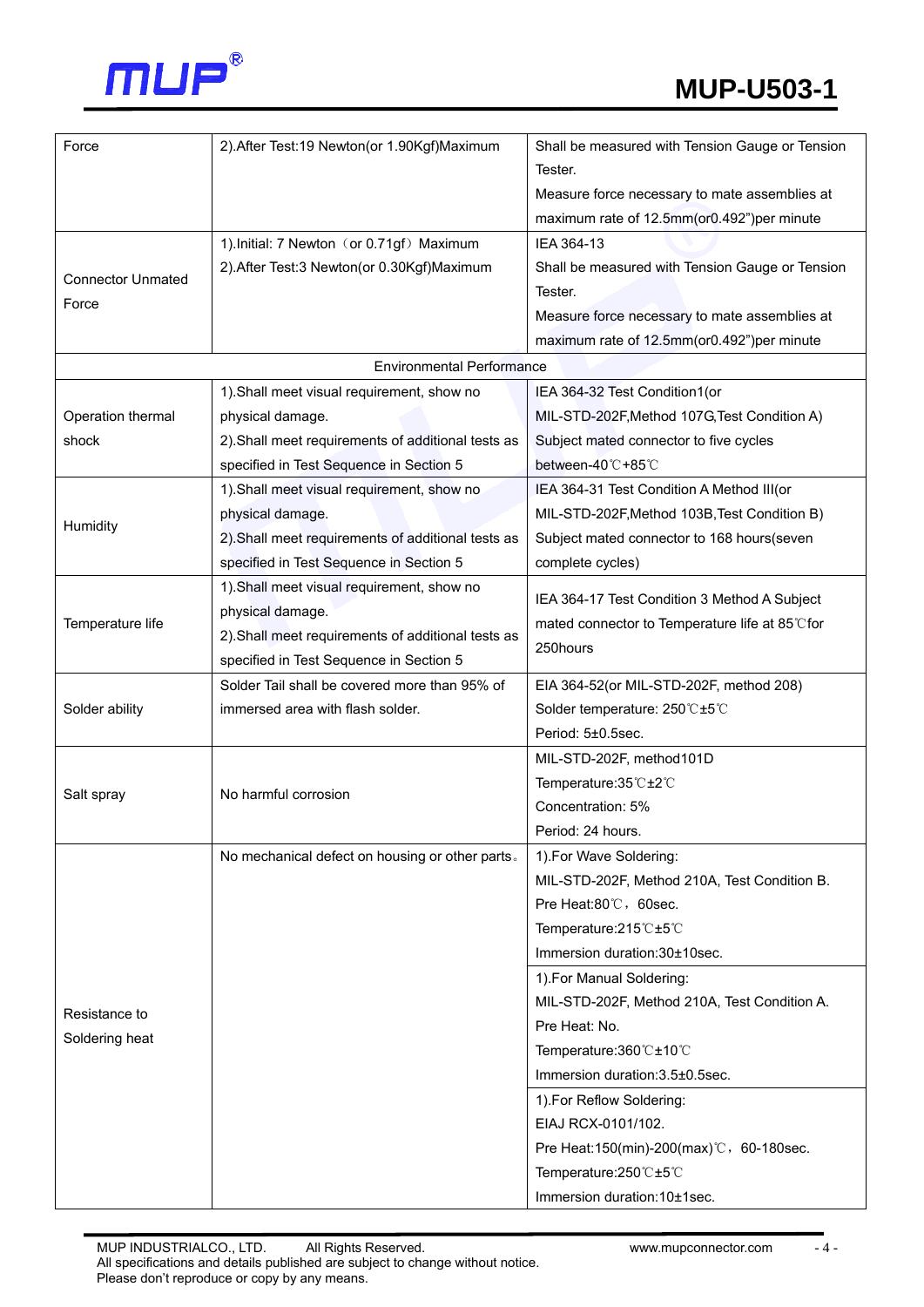

## 3.5 Product Qualification And Test Sequence

| <b>Test or Examination</b>                 |                | <b>Test Group</b> |                |                |                |                |   |   |   |   |  |
|--------------------------------------------|----------------|-------------------|----------------|----------------|----------------|----------------|---|---|---|---|--|
|                                            |                | B                 | C              | D              | E              | F              | G | H |   | J |  |
|                                            |                |                   |                |                |                |                |   |   |   |   |  |
| Resistance to Reflow Physical Surface Heat |                | 1,5               | 1,7            | 1,4            | 1,3            | 1,3            |   |   |   |   |  |
| <b>Examination of Product</b>              | 3,8            | 2,4               |                |                |                |                |   |   |   |   |  |
| Low Level Contact Resistance               |                |                   | 3              |                |                |                |   |   |   |   |  |
| <b>Insulation Resistance</b>               |                |                   | 4              |                |                |                |   |   |   |   |  |
| Dielectric Withstanding Voltage            |                |                   | $\overline{2}$ |                |                |                |   |   |   |   |  |
| <b>Contact Capacitance</b>                 | 3              |                   |                |                |                |                |   |   |   |   |  |
| <b>Contact Current Rating</b>              |                |                   |                | $\overline{3}$ |                |                |   |   |   |   |  |
| Operating random vibration                 | 6              |                   |                |                |                |                |   |   |   |   |  |
| <b>Physical Shock</b>                      | $\overline{7}$ |                   |                |                |                |                |   |   |   |   |  |
| Durability                                 | 5              |                   |                |                |                |                |   |   |   |   |  |
| <b>Connector Mated Force</b>               | 2,10           |                   |                |                |                |                |   |   |   |   |  |
| <b>Connector Unmated Force</b>             | 4,9            |                   |                |                |                |                |   |   |   |   |  |
| <b>Thermal Shock</b>                       |                |                   | 5              |                |                |                |   |   |   |   |  |
| Humidity                                   |                |                   | 6              |                |                |                |   |   |   |   |  |
| Temperature Life                           |                | 3                 |                |                |                |                |   |   |   |   |  |
| Solder ability                             |                |                   |                |                |                |                |   |   |   |   |  |
| Salt spray                                 |                |                   |                |                |                | $\overline{2}$ |   |   |   |   |  |
| Resistance to Soldering Heat               |                |                   |                | 3              | $\overline{2}$ |                |   |   |   |   |  |
| Sample Quantity(pcs)(Minimum)              | 5              | 5                 | 5              | 5              | 5              | 5              | 5 | 5 | 5 |   |  |

- NOTE :( a) Samples shall be prepare in accordance with applicable manufacture's instructions and shall be selected at random from current production
	- Each test groups shall consist of a minimum of five connectors
	- (b) The numbers in the table indicate sequence in which tests are performed.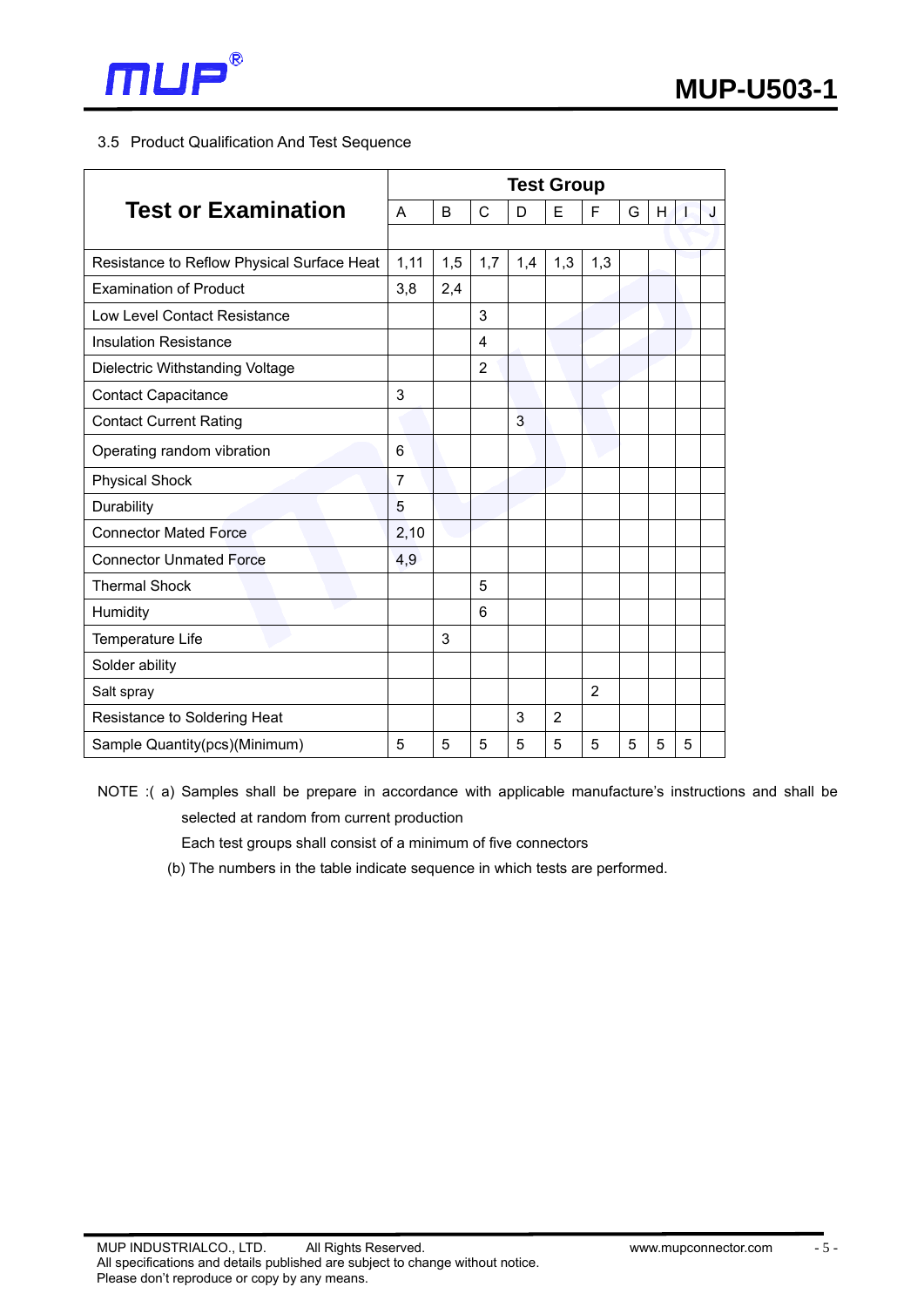

## 3.6 Recommended IR Reflow Condition



| Parameter                                  | Specification |  |  |  |
|--------------------------------------------|---------------|--|--|--|
| Average temperature gradient in preheating | 2.5 °C/s      |  |  |  |
| Preheating temperature                     | 150℃~200℃     |  |  |  |
| Soak time                                  | $120s - 180s$ |  |  |  |
| Time above $217^{\circ}$ C                 | $40s - 120s$  |  |  |  |
| Peak temperature in reflow                 | 235℃~250℃     |  |  |  |
| Time at peak temperature                   | $10s - 50s$   |  |  |  |
| Temperature gradient in cooling            | Max-5 $°C/s$  |  |  |  |